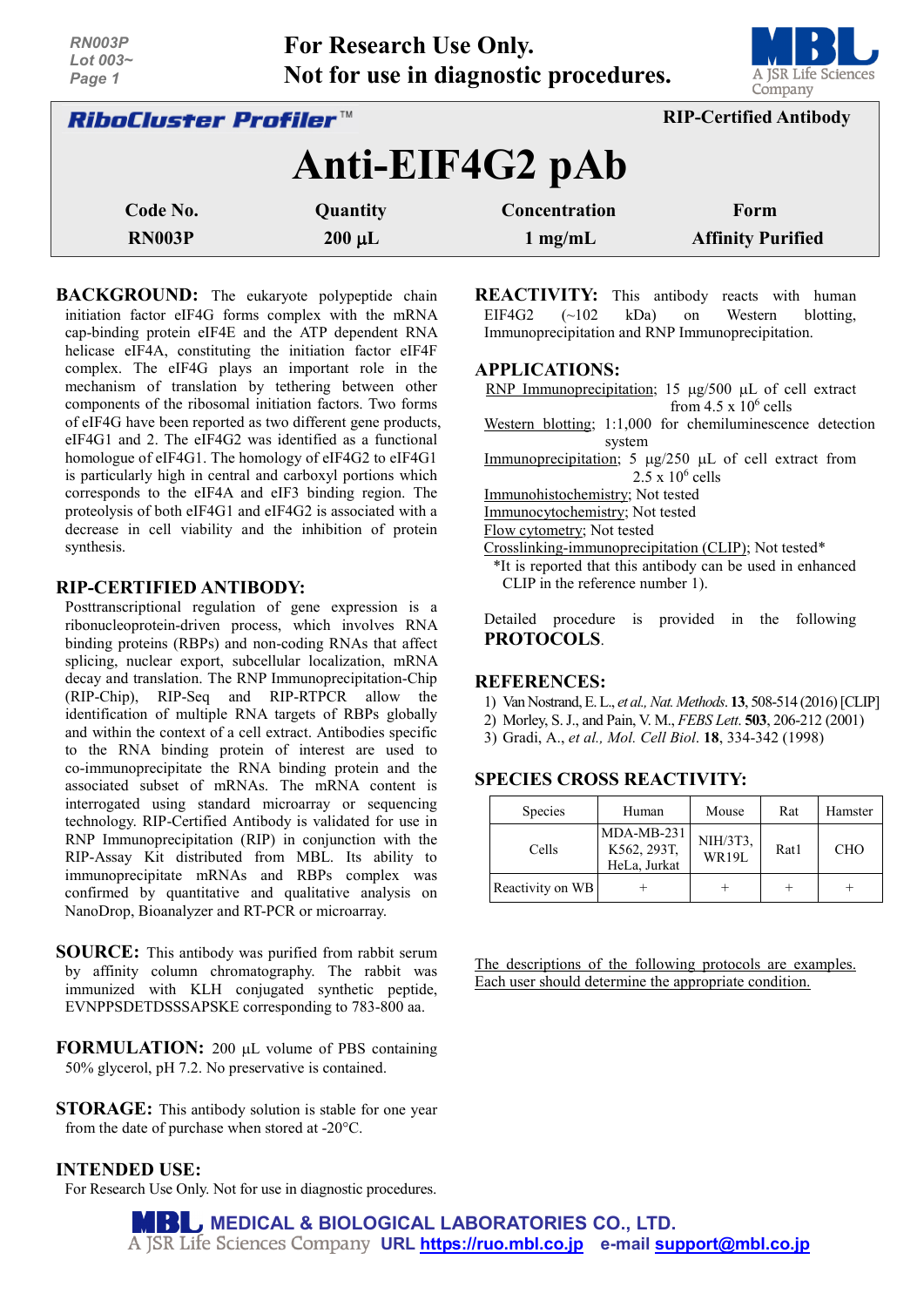

| Average of the RNA Quantity $(n=2)$ |            |  |  |  |
|-------------------------------------|------------|--|--|--|
| Antibody                            | $RNA$ (ng) |  |  |  |
| Normal Rabbit IgG                   | 26.0       |  |  |  |
| anti-EIF4G2                         | 115.0      |  |  |  |
| <b>Toatal RNA</b>                   | 72075.0    |  |  |  |

# **PROTOCOLS:**

# **RNP Immunoprecipitation**

Some buffer and reagents are included in the RIP-Assay Kit (code. RN1001). Please also refer to the protocol packaged in the RIP-Assay Kit.

[Material Preparation]

1. Lysis Buffer (+)

Before using the Lysis Buffer, protease inhibitors, RNase inhibitors, and DTT are added to the Lysis Buffer at the appropriate concentration.

2. Wash Buffer (+)

Before using the Wash Buffer, DTT is added to the Wash Buffer at the appropriate concentration.

# **Protocol**

- 1) Wash  $4.5 \times 10^6$  cells 2 times with PBS and resuspend them with 500  $\mu$ L of ice-cold Lysis Buffer  $(+)$  containing appropriate protease inhibitors, RNase inhibitors, and DTT. Vortex for 10 seconds. Leave on ice for 10 minutes.
- 2) Centrifuge the tube at 12,000 x g for 5 minutes at 4°C and transfer the supernatant to another tube.
- 3) Add 25 µL of 50% protein A agarose beads slurry resuspended in Lysis Buffer (+) into the supernatant. Incubate it at 4°C with rotating for 1 hour.
- 4) Centrifuge the tube at 2,000 x g for 1 minute at 4°C and transfer the supernatant to another tube (precleared sample).
- 5) Mix both 25 µL of 50% protein A agarose beads slurry resuspended in nuclease-free PBS and Normal Rabbit IgG (RIP-Assay Kit) or Anti-EIF4G2 pAb (RN003P) at the amount of suggested in the **APPLICATIONS,** and then add 1 mL of Wash buffer  $(+)$  into each tube. Incubate with gentle agitation for 1 hour at 4°C.
- 6) Wash the beads once with ice-cold Lysis Buffer (+) (centrifuge the tube at 2,000 x g for 1 minute). Carefully discard the supernatant using a pipettor without disturbing the beads.
- 7) Add 500 µL of cell lysate (precleared sample of step 4), then incubate with gentle agitation for 3 hours at 4°C.
- 8) Wash the beads 4 times with Wash Buffer (+) (centrifuge the tube at 2,000 x g for 1 minute).
- 9) Add 400 µL of Master mix solution (Solution I: Solution II = 10  $\mu$ L: 390  $\mu$ L). Vortex for 10 seconds.
- 10) Add 250 µL of Solution III. Vortex for 10 seconds.
- 11) Centrifuge the tube at 2,000 x g for 2 minutes.
- 12) Transfer the supernatant to the tube containing 2  $\mu$ L of Solution IV.
- 13) Add 600  $\mu$ L of ice-cold 2-propanol and place at -20 $\degree$ C for 20 minutes. Centrifuge the tube at 12,000 x g for 10 minutes.
- 14) Wash the pellet 2 times with 0.5 mL of ice-cold 70% Ethanol and dry up the pellet for 5-15 minutes.
- 15) Dissolve the pellets in nuclease-free water. RNA was quantified with NanoDrop (Thermo Fisher Scientific Inc.) and the RNA quality was analyzed with Bioanalyzer (Agilent Technologies, Inc.).

(Positive control for RNP Immunoprecipitation; MDA-MB-231)



**EIF4G2** Western blot analysis of expression in K562 (1), 293T (2), HeLa (3), Jurkat (4), NIH/3T3 (5), WR19L (6) Rat1 (7) and CHO (8) using RN003P.

# **SDS-PAGE & Western Blotting**

- 1) Wash 1 x 107 cells 3 times with PBS and suspend them in 1 mL of Laemmli's sample buffer.
- 2) Boil the samples for 2 minutes and centrifuge. Load 10 µL of the sample per lane in a 1 mm thick SDS-polyacrylamide gel for electrophoresis.
- 3) Blot the protein to a polyvinylidene difluoride (PVDF)